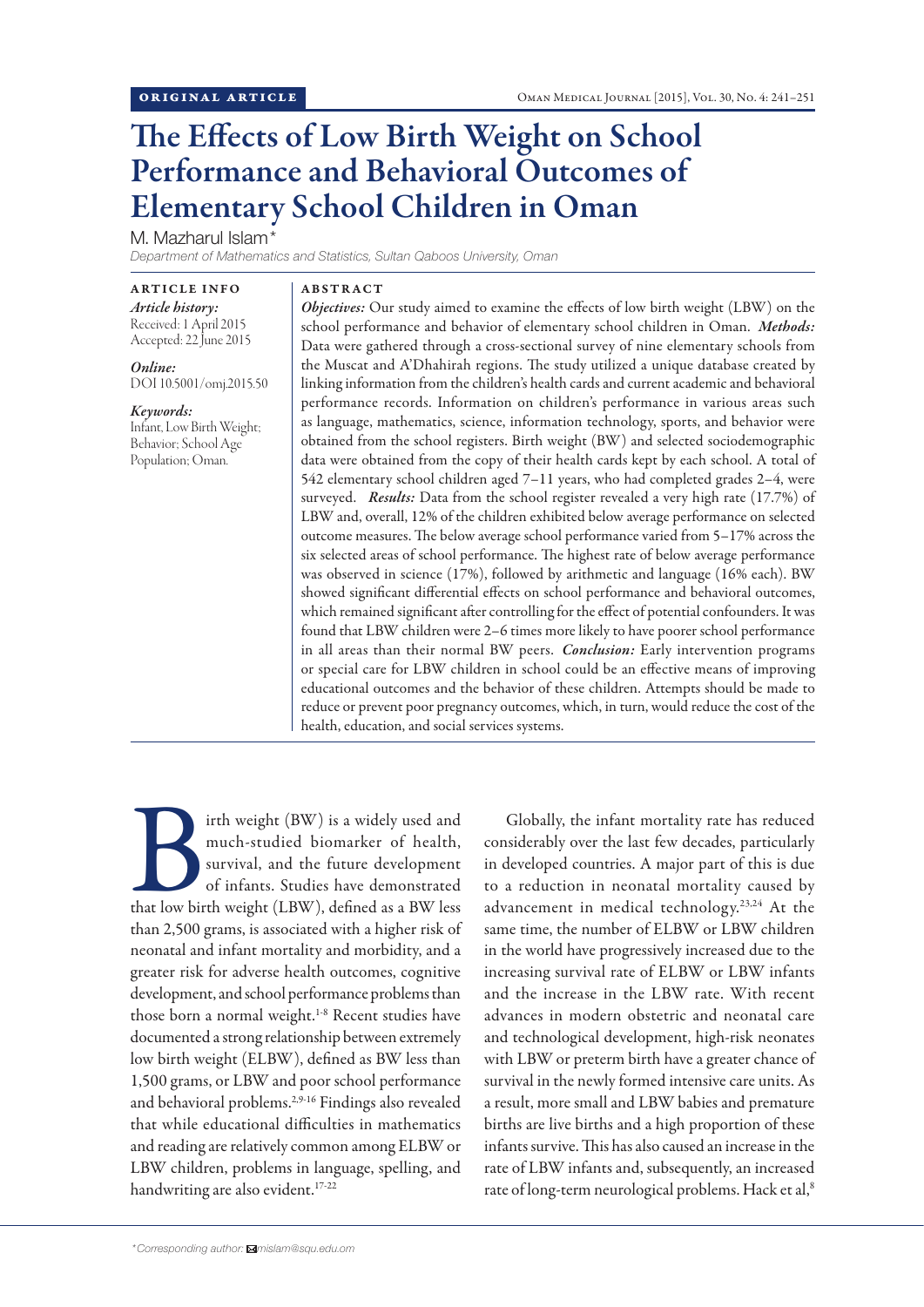observed that although a large group of LBW infants are leading a normal and healthy life, as a group they have higher rates of subnormal growth, adverse health conditions, and developmental problems.

Similar to other developed countries, Oman has also experienced a dramatic improvement in the health and survival of infants and children due to improvement in the standard of living, health care technologies, and health care services since 1970. The country has a well-organized, universal, free health care system providing access to health care for all of its citizens, which is widely recognized and acclaimed by various international organizations, including the World Health Organization (WHO).25 As a result, almost all the health indicators witnessed dramatic improvements over the past four decades, and several diseases have been eliminated from the country. Oman has also made impressive gains in the achievement of key millennium development goals.26 Despite this improvement in health status, concerns have been raised about some childhood health indicators, particularly LBW and infant mortality, for their unchanging or increasing trends as indicated by Ministry of Health data.<sup>27,28</sup> Concerns have also been raised due to the rising burden of lifestylerelated non-communicable diseases, which have emerged as a new health challenge for the country.<sup>29</sup>

The infant mortality rate in Oman dropped from 118 per 1000 live births in 1970 to 10.3 per 1000 live births in 2005, a decline of 91% in 35 years. However, since 2005, the infant mortality rate in Oman remains around 10%.28 On the other hand, compared to any developed country, Oman has a relatively high LBW rate, which is around 10% since 2010.27 Despite the improvements in health care services and medical technology, LBW rates have shown increasing trends since 1980.<sup>28</sup> According to the National Health Information Statistics (NHIS), the prevalence of LBW was 4.2% in 1980, which doubled (8.1%) in 2000. Since, it has shown a slow but steady increase reaching 10.2% in 2013. Over the last decade, infant mortality rates have remained virtually stable while the LBW rate has increased substantially. One recent study argued that the leveling of infant mortality in Oman was linked with the increasing rate of LBW and preterm births.<sup>28</sup>

Recent child health statistics indicated that the ability of the country to prevent LBW has shown no improvement, but the ability to increase the survival of LBW children has increased considerably.



Our study is likely to improve upon the previous literature in several ways. Firstly, we have utilized a unique data set extracted from the birth certificate, health cards, and school registers of school going children, which were made available by selected school administration. We obtained BW and other health, demographic and socioeconomic data of schoolchildren from their birth certificates and health cards and their school performance from school registers. Unlike data from any retrospective survey, data from school records and health cards are likely to be free from reporting bias and memory lapses. Secondly, we examined the curriculum and classroom-based school performance of the children as evaluated by their teachers rather than laboratorybased test scores.

## METHODS

The data for this study was extracted from a unique database, readily available in every elementary school in Oman. The database linked information from health cards and academic records and behavioral performance of the children. The information in health cards and academic and behavioral performance records are mainly available in the form of hard copies with the school administration. However, some schools maintain both soft and hard copies of the information.

In Oman, it is mandatory to submit the birth certificate and health card of the children at the time of first admission to any school. All the schools retain the copy of the birth certificates and health cards of the students for future use. The health card contains useful information about the health of the child and socioeconomic and demographic information of the parents and the family. Since Oman has a universal free health care system,<sup>25</sup> almost all deliveries occur

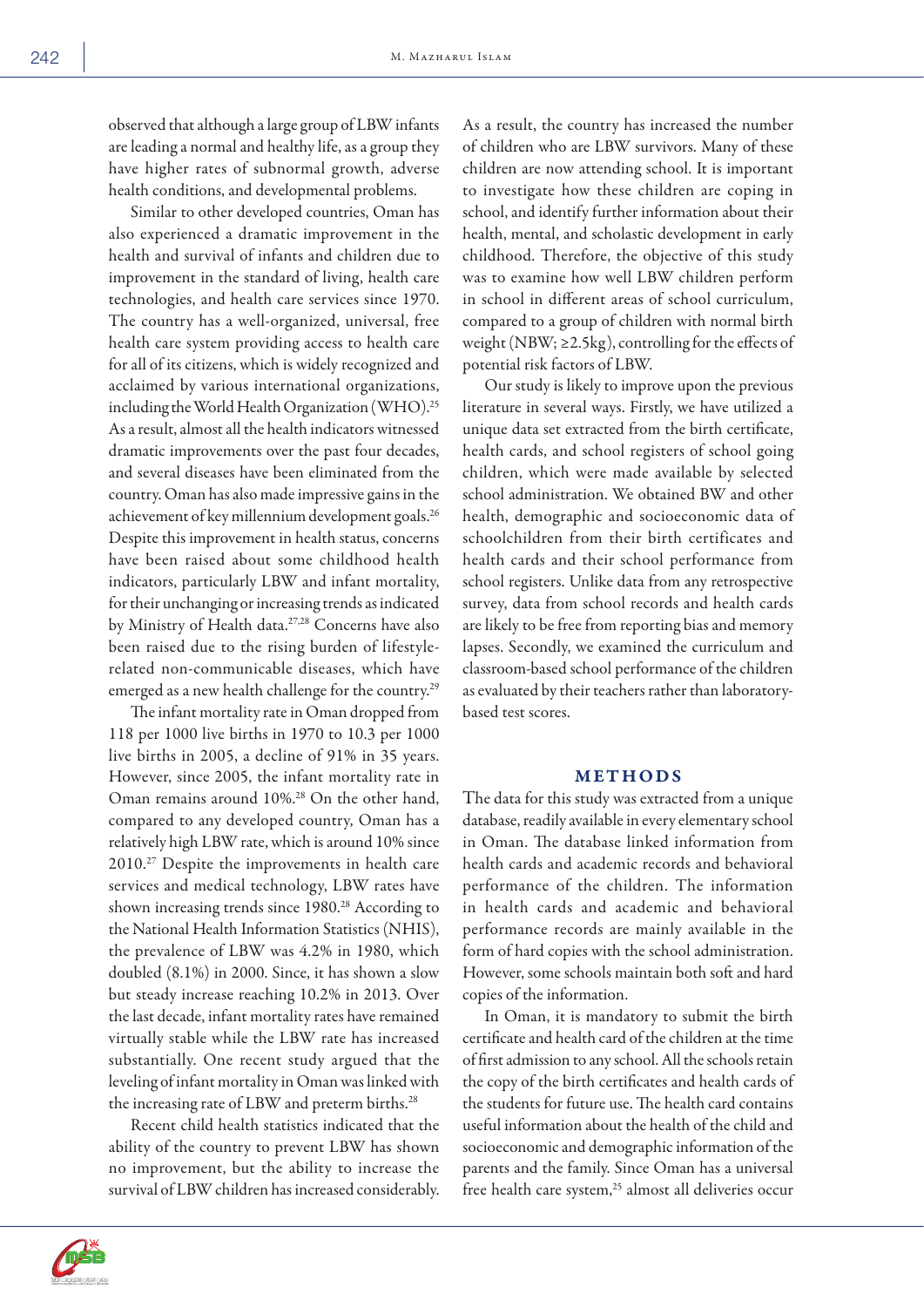in health facilities $^{27}$  and the BW of newborn babies are recorded by health personnel. At the time of discharge from the hospital, a child health card with BW and other socio-economic, demographic, and health information about the mother and infant are issued. Previous studies have found that BW data from health cards are more reliable than maternal recalled BW.30,31

The school administration maintain a standardized register to record the performance of each child in different areas of learning. The record of school performance in different areas are prepared by teachers based on their observation and schooladministered curriculum-based tests. Teachers prepared these records quarterly and annually. The annual scores were based on the cumulative scores for the whole year. For our study, we considered the annual scores since each student is rated by multiple teachers, and the annual score is more likely to provide a reliable measure of the child's performance.

There are many advantages of using the school database. Firstly, the information is free from bias and memory lapses. Since the health and demographic information about each child was recorded on the health card by the trained health personnel, it is likely to be more precise than the self-reported information collected through interviewing mothers or guardians or teachers. A second advantage of this data set is that the school outcome measurements are based on multiple assessments of the child by a group of teachers on various items, allowing multiple indicators for school performance and behavior. A third advantage of the data set is that it is a relatively inexpensive data source for conducting research on certain aspects of school children. To our knowledge,

this database has never been explored in Oman in any study. The database could be used as a baseline information for a further follow-up study.

The data collection occurred between September and November 2013. We confined our data collection to schools in the Muscat Governate. Both public and private schools were considered in the sample. Therefore, the study is based on a sample of the school drawn from purposively selected areas. However, the selected schools and the students are likely to represent the typical Omani society as schools in Muscat include people from all strata of Omani society and a large number of expatriates.

We gathered data from eight schools within the Muscat region and one in A'Dhahirah — a remote mountainous interior area of Oman. Out of the nine selected schools, three were private schools.

Our study population consisted of school children aged 7–11 years old who had completed grades 2–4 so that their academic performance records were available. The number of students with eligible criteria varied with the size of the school, which ranged from 25 to 110 pupils. We collected complete information for 542 students. The sample size was expected to yield valid estimates of major indicators of the study with less than 5% error margin and more than 95% confidence limit.

A questionnaire was used to gather the relevant information and was designed accordingly to the available information from school registers and health cards. This study was approved by the Department of Mathematics and Statistics, and College of Science Administration of the Sultan Qaboos University (SQU). The respective school administration gave permission to collect and use

| Table 1: Description of the six dependent variables assessed. |                                                                                                                                 |                     |                |  |  |  |
|---------------------------------------------------------------|---------------------------------------------------------------------------------------------------------------------------------|---------------------|----------------|--|--|--|
| Variable                                                      | Dichotomous dependent variables description                                                                                     | Category            | Percentage (%) |  |  |  |
| <b>Behavior</b>                                               | Child had poor emotional or behavioral problems                                                                                 | $1 = Yes$<br>$2=No$ | 9.4            |  |  |  |
| Language                                                      | Child's performance in Arabic reading and writing was<br>rated as below average                                                 | $1 = Yes$<br>$2=No$ | 15.7           |  |  |  |
| Math                                                          | Child's performance on knowledge, understanding, and<br>problem solving in arithmetic was rated as below average                | $1 = Yes$<br>$2=No$ | 16.4           |  |  |  |
| Science                                                       | Child's performance on knowledge, understanding, and<br>problem solving in science was rated as below average                   | $1 = Yes$<br>$2=No$ | 16.8           |  |  |  |
| Information<br>technology                                     | Child's performance on knowledge, understanding, and<br>problem solving in information technology was rated as<br>below average | $1 = Yes$<br>$2=No$ | 10.7           |  |  |  |
| Sports                                                        | Child's performance on movement, basic skill, information,<br>and knowledge in sports was rated as below average                | $1 = Yes$<br>$2=No$ | 5.4            |  |  |  |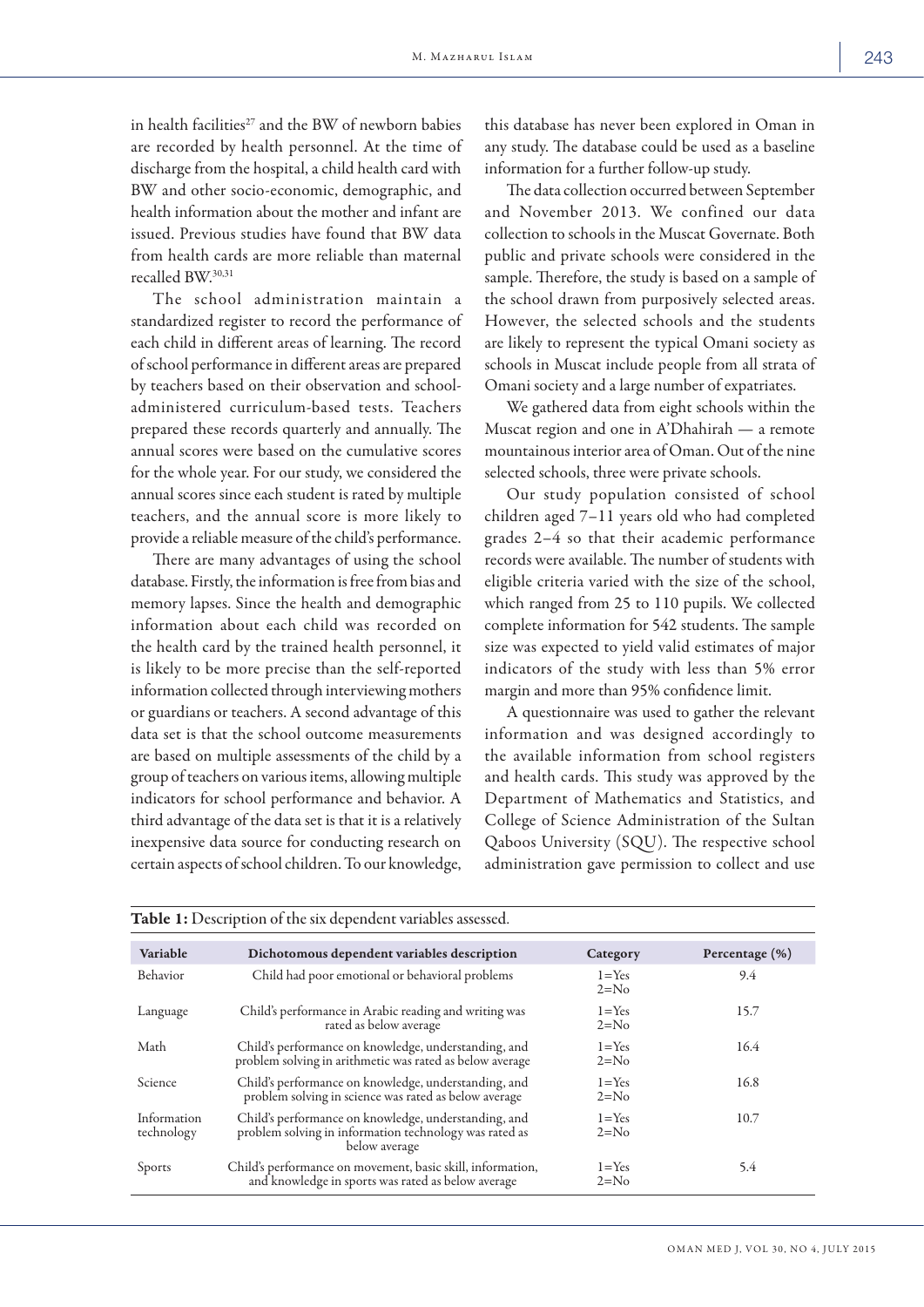the school databases. All names and identities were kept anonymous.

Table 1 lists the outcome or dependent variables used. In total, there were six dichotomous dependent variables representing school performance of children on different aspects: Arabic language, math, science, information technology (IT), behavior, and sports. The behavior variable indicate whether the child had emotional or behavioral problems. While evaluating language performance, teachers evaluated the listening, reading, writing, and speech of the students separately. Similarly, for mathematics and science, teachers evaluated the understanding and problemsolving capacity of the pupils. For IT, teachers scored on knowledge and skill of performance. In the case of sports, teachers observed their movement and basic skills. Teachers also evaluated the mental, emotional, communicative, and behavioral aspects of students. In order to characterize the behavior of a student, teachers used a series of items such as "temper", "dependent on others", "confused" and so on, for rating their performance. While evaluating the performance of a student, no standard rating score was used. Teachers provided their subjective views about a student's performance on a particular subject. They rated their performance on a 5-point Likert scale, designating a score of one as unacceptable and five as excellent. Three was considered an average score. Scores were on the basis of their observation in-class activities and outside-class activities as well as written tests and practical performance. If a child was rated below average on a particular aspect of performance, we gave the category code 1, otherwise the child was coded 2.

The independent or explanatory variables included in the study were: BW, categorized as LBW  $(<2.5kg$ ) and NBW (≥2.5kg), gender, age, type ofschool (public or private), place of residence (Muscat or A'Dhahirah), birth interval, birth order, number of children in the family, family economic status, mother's level of education, mother's employment status, and father's level of education. The age and BW of participating children were determined from birth certificates and health cards. The self-reported economic status of the family was recorded in the school database as below average, good, or excellent. The reported average monthly income was also recorded. Following the suggested categories of family economic status by the Ministry of National Economy in Oman<sup>32</sup> and used in another study,<sup>33</sup>

families were classified as low income if the reported monthly average income was less than OMR 500 (equivalent to USD 1300) and middle-high income family if the reported monthly average income was more than OMR 500.

The socioeconomic and demographic characteristics of all children were analyzed by frequency distribution. Bivariate associations between independent variables and dependent variables were analyzed using cross tabulation and the chi-square test. Since our outcome variables were dichotomous, we employed binary logistic regression analysis to identify the effect of a factor on different items of school performance, using univariate and multivariate logistic regression analysis. While univariate logistic regression provides on unadjusted effect or bivariate association between LBW and each of the outcome variables without controlling the effect of other potential confounders, multivariable logistic regression analysis provides adjusted independent effects of factors by eliminating the effects of other potential confounders. The strength of association was estimated by odds ratio (OR) and the corresponding 95% confidence intervals (CI). Factors with a *p*-value <0.050 were taken as statistically significant.

## RESULTS

The distribution of children according to their selected background characteristics are given in Table 2. Of the total 542 children included in this study, 15 (2.8%) were ELBW, 96 (17.7%) were LBW and 446 (82.3%) were NBW children. The LBW category of children also include ELBW children. The incidence of ELBW comprised of 15.8% of the total LBW. The mean BW was estimated to be 2.97±0.62kg, and median BW was 3.04kg. Male children had a slightly higher mean BW than female children (2.98kg vs. 2.95kg), but the difference was not statistically significant (*p*=0.772). Figure 1 shows the shape of the distribution of birth weights of our sample students, which was approximately normal with a slight negative skewness (-0.56).

The majority (80%) of the children were from public school and the Muscat region. More than half (52%) were girls. More than two-third (69%) of the students were aged 7–9 years old and the rest (31%) were aged 10–11 years old. The average age was about nine years old. One-fifth (21%) of the children

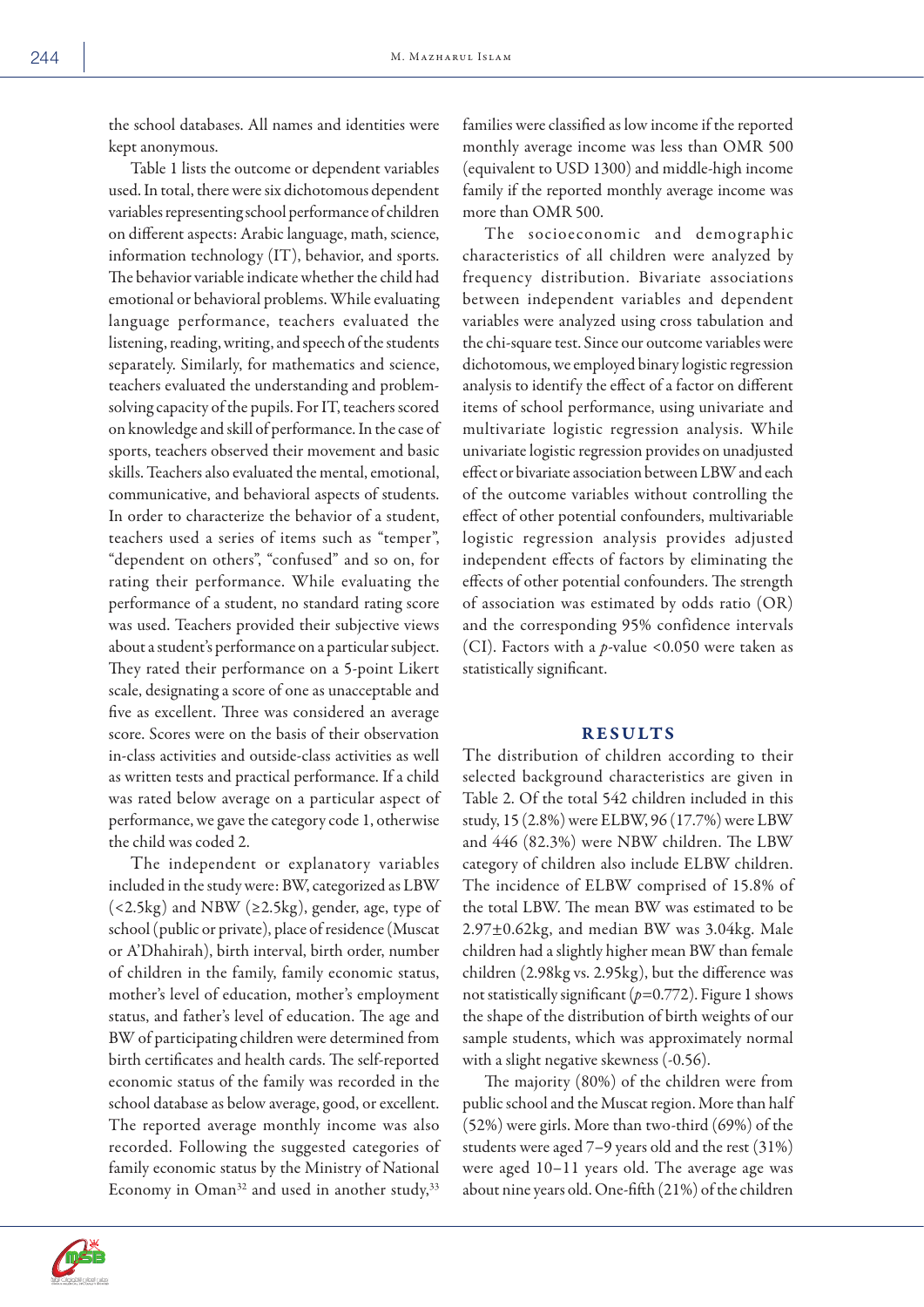| <b>Characteristics of</b><br>children                                                        | Number                   | Percentage<br>%      |
|----------------------------------------------------------------------------------------------|--------------------------|----------------------|
| Total                                                                                        | 542                      | 100.0                |
| Birth weight <sup>§</sup><br>$<$ 1.5 kg (ELBW)*<br>$<$ 2.5 kg (LBW)*<br>$\geq$ 2.5 kg (NBW)* | 15<br>96<br>446          | 2.8<br>17.7<br>82.3  |
| School type<br>Public<br>Private                                                             | 435<br>107               | 80.3<br>19.7         |
| Place of residence<br>Muscat<br><b>A'Dhahirah</b>                                            | 436<br>106               | 80.4<br>19.6         |
| Gender<br>Boy<br>Girl                                                                        | 260<br>282               | 48.0<br>52.0         |
| Age (years)<br>7–9<br>$10 - 11$<br>Mean                                                      | 372<br>170<br>8.9        | 68.6<br>31.4         |
| <b>Birth order</b><br>1<br>$2 - 4$<br>$5+$<br>Mean                                           | 116<br>274<br>152<br>3.6 | 21.4<br>50.6<br>28.0 |
| <b>Birth interval</b><br><2 years<br>$\geq$ 2 years                                          | 72<br>470                | 13.3<br>86.7         |
| No. of children in family<br>$1 - 2$<br>$3 - 4$<br>$5+$<br>Mean                              | 173<br>187<br>182<br>4.0 | 31.9<br>34.5<br>33.6 |
| <b>Economic status</b><br>Low-income<br>Middle-high income                                   | 115<br>427               | 21.2<br>78.8         |
| Mother's education<br>No education<br>Less than secondary<br>Secondary and above             | 85<br>137<br>320         | 15.7<br>25.3<br>59.0 |
| Mother's employment<br>House-wife<br>Employed                                                | 395<br>147               | 72.9<br>27.1         |
| Father's education<br>No education<br>Less than secondary<br>Secondary and above             | 47<br>96<br>399          | 8.7<br>17.7<br>73.6  |

Table 2: Characteristics of the study population.

§  *Extremely low birth weight (ELBW) and low birth weight (LBW) are overlapping and the percentages of all categories cannot be added to 100. \* NBW: normal birth weight.* 

were firstborns (birth order one). The average birth order was 3.6. About 13% of the children were born with a birth interval less than two years and 87% had a birth interval of two years or more.





Nearly one-third (32%) of the children in the sample came from families having 1–2 children. The average number of children per family was four. Data from school record indicated that more than twothirds (78%) of the children came from middle-high income families and 21% from low-income families. Most of the children had literate parents, with a secondary level or above education.

Overall, 12% of the children had below average school performance. The performance level varied across the six selected items of school outcome measures [Table 3]. The highest rate of under achievement was observed in science (17%), closely followed by arithmetic and language (16% each), IT (11%), behavioral problems (9%), and the least in sports (5.4%).

BW showed significant differential effects on all the items of school performance and behavior of children. Overall, one-fourth (25.7%) of the children with LBW had a below-average performance compared to 9.5% of the children with NBW [Figure 2]. It is clear that LBW children had a two- to four-times higher rate of difficulties or below average performance in different school outcomes and behavior measures. For example, one in every three (34.4%) children with LBW had a below average school performance in math compared to one in every eight (12.3%) children with NBW.

The school type, place of residence, and gender of children showed significant association with behavioral problems [Table 3]. Reading and writing difficulties in Arabic language was associated with gender, family economic status, mother's education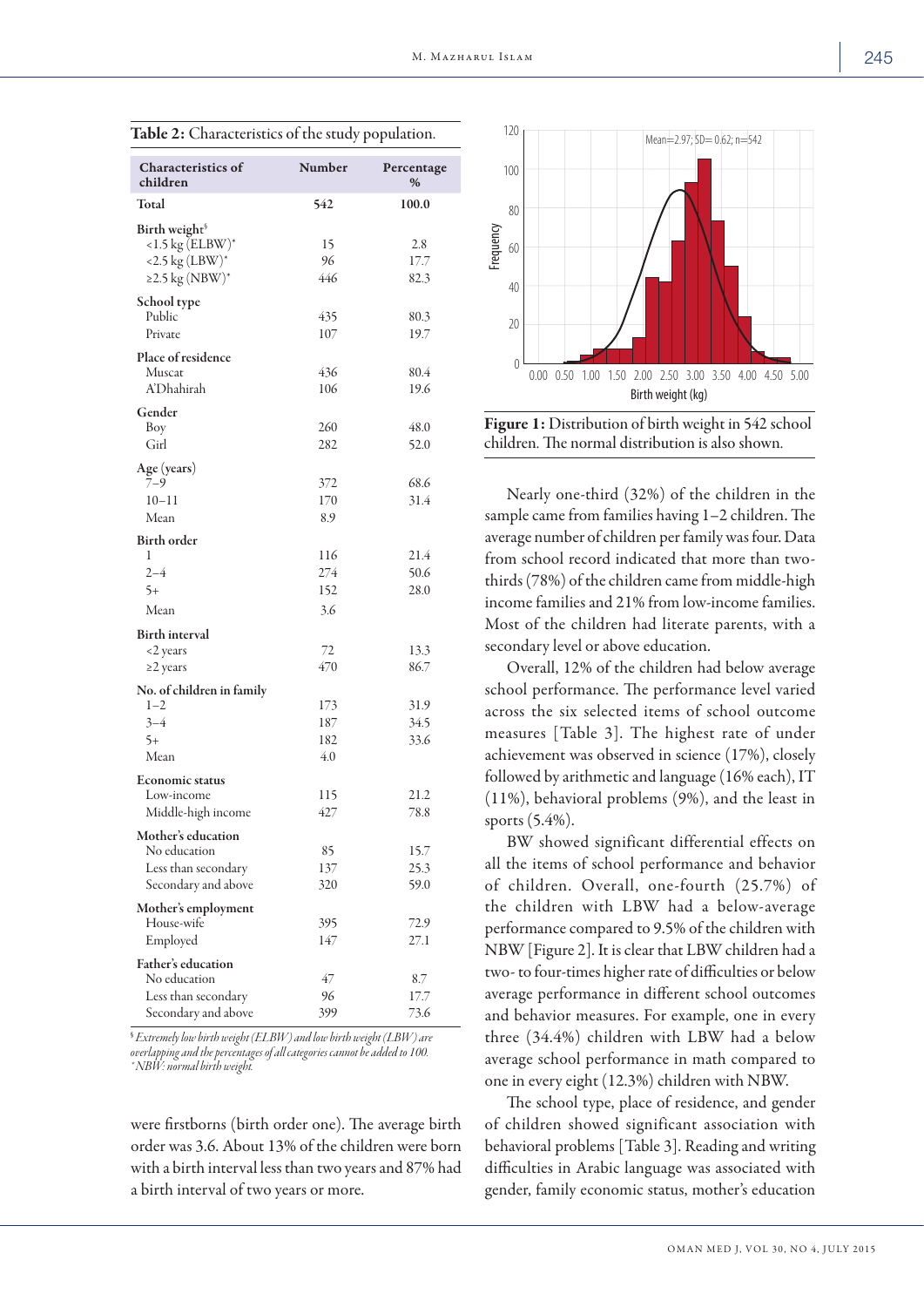| Variable                                                                                                                                                                     | School outcome measures (%) |          |            |         |      | All           |      |
|------------------------------------------------------------------------------------------------------------------------------------------------------------------------------|-----------------------------|----------|------------|---------|------|---------------|------|
|                                                                                                                                                                              | <b>Behavior</b>             | Language | Arithmetic | Science | IT   | <b>Sports</b> |      |
| Total                                                                                                                                                                        | 9.4                         | 15.7     | 16.4       | 16.8    | 10.7 | 5.4           | 12.4 |
| Birth weight <sup>a, b,c,d,e,f</sup>                                                                                                                                         |                             |          |            |         |      |               |      |
| LBW                                                                                                                                                                          | 16.6                        | 33.3     | 34.4       | 32.3    | 28.1 | 9.4           | 25.7 |
| <b>NBW</b>                                                                                                                                                                   | 7.8                         | 11.9     | 12.3       | 13.5    | 7.0  | 4.5           | 9.5  |
| Types of school <sup>a,c,d,e,f</sup>                                                                                                                                         |                             |          |            |         |      |               |      |
| Public                                                                                                                                                                       | 10.6                        | 16.6     | 19.8       | 18.9    | 12.6 | 6.7           | 14.2 |
| Private                                                                                                                                                                      | 4.7                         | 12.1     | 2.8        | 8.4     | 2.8  | 0.0           | 5.1  |
| Place of residence <sup>a,e</sup>                                                                                                                                            |                             |          |            |         |      |               |      |
| Muscat                                                                                                                                                                       | 10.6                        | 16.7     | 16.7       | 16.1    | 9.4  | 5.0           | 12.4 |
| A'Dhahirah                                                                                                                                                                   | 4.7                         | 11.3     | 15.1       | 19.8    | 16.0 | 6.6           | 12.3 |
| Gender <sup>a,b</sup>                                                                                                                                                        |                             |          |            |         |      |               |      |
| Boy                                                                                                                                                                          | 11.5                        | 19.2     | 17.7       | 19.2    | 10.4 | 4.2           | 13.7 |
| Girl                                                                                                                                                                         | 7.4                         | 12.4     | 15.2       | 14.5    | 11.0 | 6.4           | 11.2 |
| Agec,e                                                                                                                                                                       |                             |          |            |         |      |               |      |
| $7 - 9$                                                                                                                                                                      | 8.6                         | 16.4     | 18.8       | 16.9    | 12.1 | 5.9           | 13.1 |
| $10 - 11$                                                                                                                                                                    | 11.2                        | 14.1     | 11.2       | 16.5    | 7.6  | 4.1           | 10.8 |
| Birth order                                                                                                                                                                  |                             |          |            |         |      |               |      |
| 1                                                                                                                                                                            | 6.0                         | 14.7     | 16.4       | 18.1    | 11.2 | 3.4           | 11.6 |
| $2 - 4$                                                                                                                                                                      | 10.9                        | 15.7     | 15.0       | 14.6    | 8.0  | 4.4           | 11.4 |
| $5+$                                                                                                                                                                         | 9.2                         | 16.4     | 19.1       | 19.7    | 15.1 | 8.6           | 14.7 |
| Birth interval (years)                                                                                                                                                       |                             |          |            |         |      |               |      |
| $\langle 2 \rangle$                                                                                                                                                          | 12.7                        | 16.9     | 21.2       | 19.5    | 12.7 | 4.2           | 14.5 |
| $\geq$ 2                                                                                                                                                                     | 8.5                         | 15.3     | 15.1       | 16.0    | 10.1 | 5.7           | 11.8 |
| <b>Family size</b>                                                                                                                                                           |                             |          |            |         |      |               |      |
| $1 - 2$                                                                                                                                                                      | 11.0                        | 16.8     | 15.6       | 16.8    | 11.6 | 4.0           | 12.6 |
| $3 - 4$                                                                                                                                                                      | 8.0                         | 10.7     | 14.4       | 13.4    | 5.9  | 4.3           | 9.5  |
| $5+$                                                                                                                                                                         | 9.3                         | 19.8     | 19.2       | 20.3    | 14.8 | 7.7           | 15.2 |
| Economic statusb,c,d                                                                                                                                                         |                             |          |            |         |      |               |      |
| Low-income family                                                                                                                                                            | 8.6                         | 24.8     | 22.2       | 23.5    | 13.6 | 2.5           | 15.9 |
| Middle-high income family                                                                                                                                                    | 7.9                         | 14.2     | 15.2       | 14.9    | 10.5 | 6.0           | 11.5 |
| Mother's educationb,c,d,e                                                                                                                                                    |                             |          |            |         |      |               |      |
| Less than secondary                                                                                                                                                          | 9.5                         | 20.7     | 21.2       | 22.5    | 15.3 | 6.3           | 15.9 |
| Secondary and above                                                                                                                                                          | 9.4                         | 12.2     | 13.1       | 12.8    | 7.5  | 4.7           | 10.0 |
| Mother's employmentb,c,d                                                                                                                                                     |                             |          |            |         |      |               |      |
| House-wife                                                                                                                                                                   | 9.6                         | 17.7     | 18.2       | 19.2    | 11.9 | 6.1           | 13.8 |
| Employed                                                                                                                                                                     | 8.8                         | 10.2     | 11.6       | 10.2    | 7.5  | 3.4           | 8.6  |
| Father's educationb,d,e                                                                                                                                                      |                             |          |            |         |      |               |      |
| Less than secondary                                                                                                                                                          | 12.6                        | 21.0     | 18.9       | 22.4    | 15.4 | 6.3           | 16.1 |
| Secondary and above                                                                                                                                                          | 8.3                         | 13.8     | 15.5       | 14.8    | 9.0  | 5.0           | 11.1 |
| a Indicates significant effect (p<0.050) on behavioral difficulties bindicates significant effect (p<0.050) on language difficulties bindicates significant effect (p<0.050) |                             |          |            |         |      |               |      |

Table 3: Percentage of children with below average school performance on different items according to background characteristics.

*a Indicates significant effect (p<0.050) on behavioral difficulties; b indicates significant effect (p<0.050) on language difficulties; c indicates significant effect (p<0.050)*  on arithmetic difficulties; <sup>d</sup> indicates significant effect (p<0.050) on science difficulties; <sup>c</sup> indicates significant effect (p<0.050) on information technology (IT) *difficulties; f indicates significant effect (p<0.050) on sports difficulties*

and employment, and father's education. Difficulty with math was significantly associated with school type, child's age, economic status, and mother's education and employment status. Difficulty in science was significantly associated with school type, economic status, father's education, and mother's education and employment status. IT difficulties showed significant association with types of school, place of residence, the age of the child, mother's education, and father's education. Sports difficulties showed significant association with school type only. Birth order, birth interval, and number of children in the family showed no significant association with school performance and behavior.

With the exception of sports and IT, boys showed a higher rate of difficulties in the other four areas of

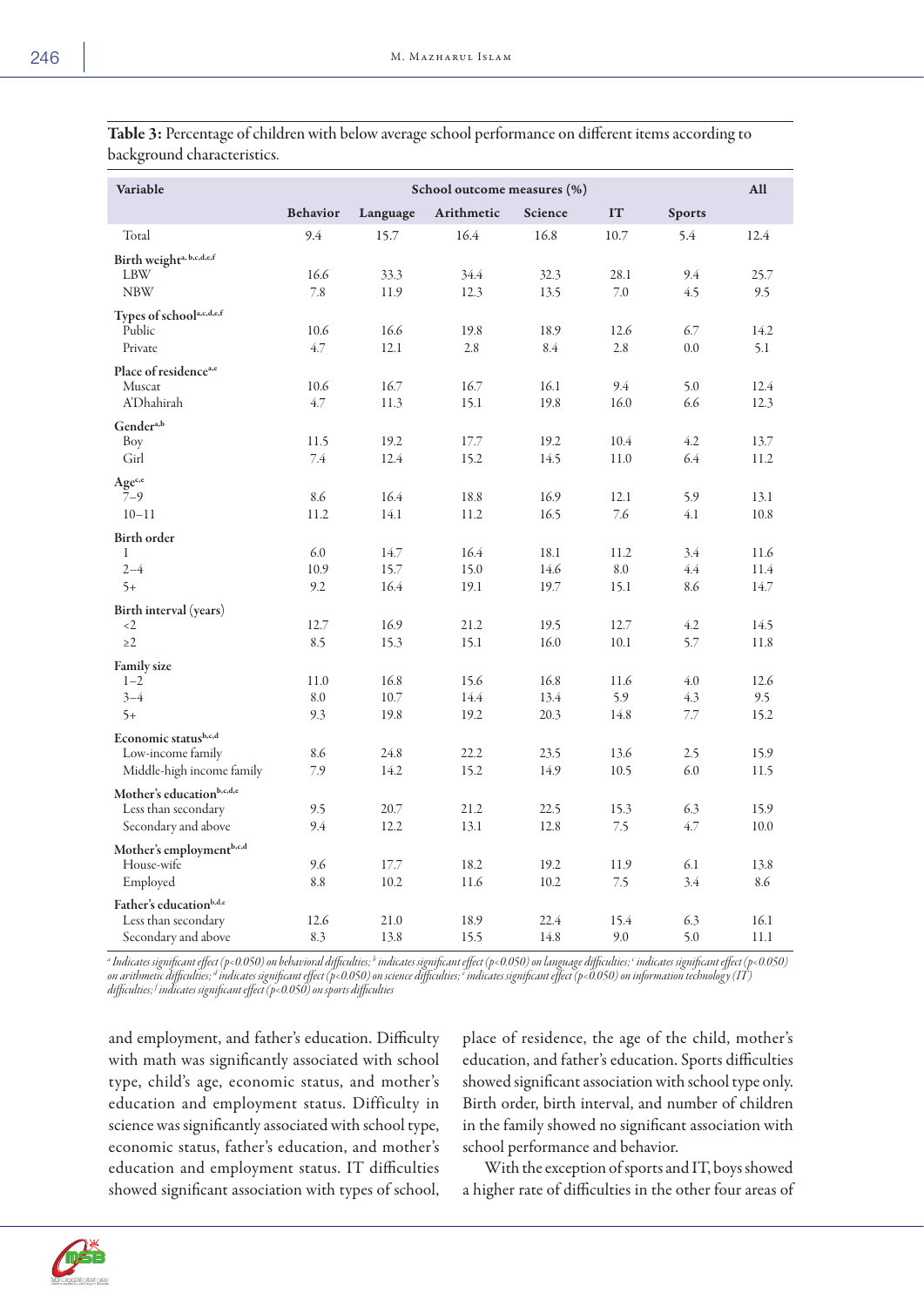

Figure 2: Percentage of low birth weight (LBW) and normal birth weight (NBW) children with below average performance in six domains of school outcomes.

school performance than girls. However, the gender differences were significant for behavioral problems and Arabic language. Students studying in public schools showed a higher rate of difficulties in all areas of school performance and behavior than those of the students from private schools. Age was negatively associated with all areas of school performance except behavior. However, the differences were statistically significant for arithmetic and IT. Children from low-income families had a poorer performance in all areas of school outcomes, except sports, than children from families with middle-high income. The mother's education showed significant negative association with difficulties in language, arithmetic, science, and IT. For example, 12% of children with mothers having a secondary level and above of

education had difficulties in reading and writing in Arabic compared to 20.7% of children with mothers having no or less than secondary education. Maternal employment also showed significant association with school performance. Children whose mothers were employed were found to have fewer difficulties in all areas of school performance except sports, but the differences were statistically significant for language, math, and science. The father's education also showed a negative association with below average school performance in all areas. However, the differences were significant for language, arithmetic, and science.

Table 4 shows the unadjusted and adjusted effects of LBW and the six outcome measures of school performance. Each row in the table represents one result for a separate outcome variable. For each of the dependent variable (school performance) presented, the unadjusted OR and the adjusted OR (AOR) represent the estimated unadjusted and adjusted effects of LBW on the dependent variables. The results indicate that the LBW children were two- to six-times more likely to have difficulties or poorer performance than their NBW peers across the six areas of school performance. The highest effect of LBW (around six-times) was found on IT performance followed by language (around five-times) and lowest on sports performance (two-times). However, both the unadjusted and adjusted effect of LBW on sports performance appeared as statistically insignificant at 5% level of significance but significant at 10% level of significance (AOR=2.26, 95% CI 0.92–6.87; *p*=0.070). Further, the AOR remained high or even higher than the unadjusted OR in almost all the areas of school performance. This indicates that the magnitude of the effect of LBW remained high even after controlling the effects of potential confounders

| Table 4: The effect of low birth weight on school performance of children: logit results. <sup>*</sup> |                                       |                |                 |                                         |                |                 |  |
|--------------------------------------------------------------------------------------------------------|---------------------------------------|----------------|-----------------|-----------------------------------------|----------------|-----------------|--|
| School performance                                                                                     | Univariate binary logistic regression |                |                 | Multivariate binary logistic regression |                |                 |  |
|                                                                                                        | Unadjusted<br><b>OR</b>               | 95% CI         | <i>p</i> -value | Adjusted<br>OR                          | 95% CI         | <i>p</i> -value |  |
| Language                                                                                               | 4.00                                  | $2.43 - 6.55$  | < 0.001         | 4.96                                    | $2.67 - 8.92$  | < 0.001         |  |
| Math                                                                                                   | 3.64                                  | $2.23 - 5.95$  | < 0.001         | 4.01                                    | $2.16 - 7.71$  | < 0.001         |  |
| Science                                                                                                | 3.71                                  | $2.28 - 6.04$  | < 0.001         | 4.50                                    | $2.45 - 7.27$  | < 0.001         |  |
| Information technology                                                                                 | 5.80                                  | $3.28 - 10.24$ | < 0.001         | 6.42                                    | $3.87 - 13.24$ | < 0.001         |  |
| Behavior                                                                                               | 2.58                                  | $1.39 - 4.75$  | 0.002           | 2.72                                    | $1.27 - 6.01$  | 0.013           |  |
| Sports                                                                                                 | 2.15                                  | $0.97 - 4.76$  | 0.060           | 2.26                                    | $0.92 - 6.87$  | 0.070           |  |

*‡ The logit contained all independent variables from Table 4. The odds ratios (OR) represent the effect of low birth weight (LBW) on school outcomes or performance variable, holding all other socioeconomic and demographic variables constant.*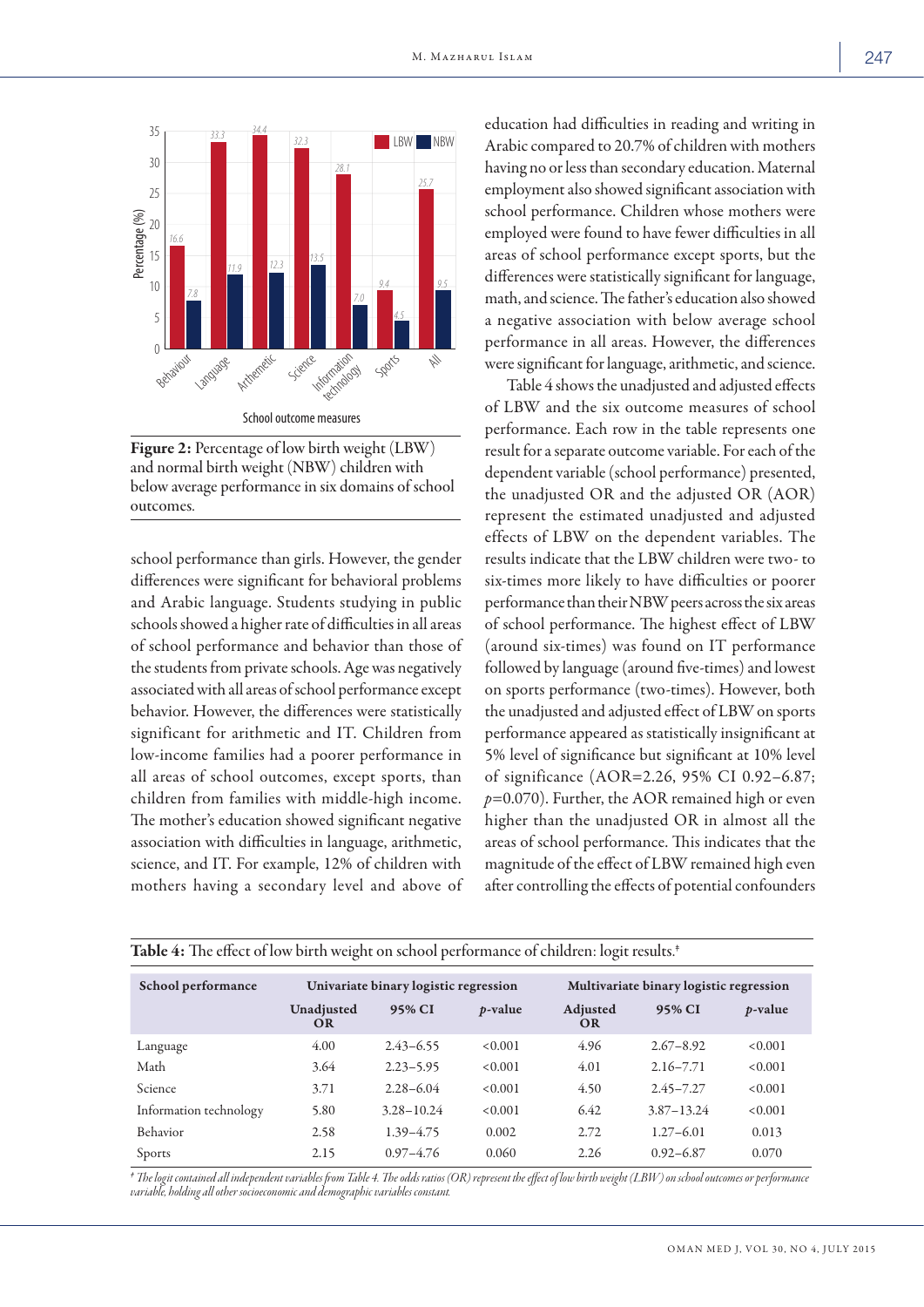and, thus, have independent effects of LBW on school performance.

Children born with LBW had a four-times significantly higher risk of language difficulties than the children born with NBW. After adjustment for socioeconomic and demographic factors, the association remained significant, and the adjusted effects slightly increased (AOR=4.96, 95% CI 2.67–8.92). This indicates that LBW has significant independent effects on language performance. Both unadjusted and adjusted analysis indicate that LBW children had a six-times higher risk of below average performance in IT than their NBW peers (AOR=6.42, 95% CI 3.87–13.24; *p*<0.001). As were the cases with IT and language difficulties, LBW children were found to have more than fourtimes higher risk of below average performance in arithmetic and science than NBW children. Children born with LBW had more than twotimes higher risk of behavioral problems than NBW children (AOR=2.72, 95% CI 1.27–6.01; *p*=0.013).

# DISCUSSION

We sought to examine the effect of LBW on selected domains of school performance and behavioral outcomes of elementary school children in grades 2–4. While previous studies were concerned with the effects of ELBW or LBW in children in developed countries, the studies relied mostly on standardized laboratory-based measures of academic achievement rather than actual school outcomes. This study presents the experience of a newly developed country using a range of actual school performance measures based on teachers' reports and school curriculumbased tests using a unique database from health cards and school registers. This data source could effectively be used as a baseline information for designing further follow-up studies.

Data from school registers revealed a very high estimate of LBW (17.7%) among the school-going children aged 7–11 years in Oman. The NHIS reported an estimate of 10% of infants with LBW in Oman.27 However, the two estimates are not comparable. Our estimate based on a selective group of schoolchildren comprising both Omani nationals and expatriates while the NHIS estimate considered Omani nationals only.

Overall, 12% of children aged 7–11 years had difficulties or below average performance, irrespective of their birth weight. The rate varied from 5 to 17% across the six outcome measures, with the highest rate of below average performance in science (17%), followed by maths and Arabic language (each 16%), IT (11%), and behavior (9%). The lowest rate was in sports (5%). The BW of the children revealed a significant effect on the school performance. One in every four (25.7%) LBW children was an underachiever in different aspects of school performance. The corresponding figure for NBW children was one in ten (9.5%). The rate of poor performance in all six of school outcome measures were significantly higher among the LBW children compared to NBW children. For example, between 9%–34% of children with LBW were identified as having poor levels of school performance. The comparable figures for the NBW children were 5–14%.

Our results are consistent with the findings of the previous studies. A similar study in New Zealand found that 20–40% of the children with ELBW exhibited high levels of behavioral problems, cognitive impairment and poor school achievement as opposed to  $7-20\%$  of a control cohort.<sup>34</sup> Another follow-up study on a cohort of 14-year-old school children in Australia reported that the rate of under achievement on various item of school performance and behavior ranged between 11% to 34% among ELBW children, as opposed to 3% to 19% among NBW children.35 A study using linked birth certificates and school records from Florida found that the risk of specific school-identified disabilities increased as BW decreased.12 A large hospital-based study of LBW children at nine years of age found a two-fold increase in school difficulties compared to their NBW peers.<sup>36</sup>

Our study demonstrated significant adverse effects of LBW on school performance and behavior. Compared with the NBW children, LBW children showed clear and consistent tendencies towards poorer levels of performance across all the selected domains of school outcomes. These differences persisted even after controlling the effects of other socioeconomic and demographic factors. Our analysis indicated that LBW children were twoto six-times more likely to have poorer school performance than their NBW peers. The findings are consistent with a growing body of research evidence, suggesting that LBW children have academic deficit compared to NBW children.<sup>14,37-40</sup>

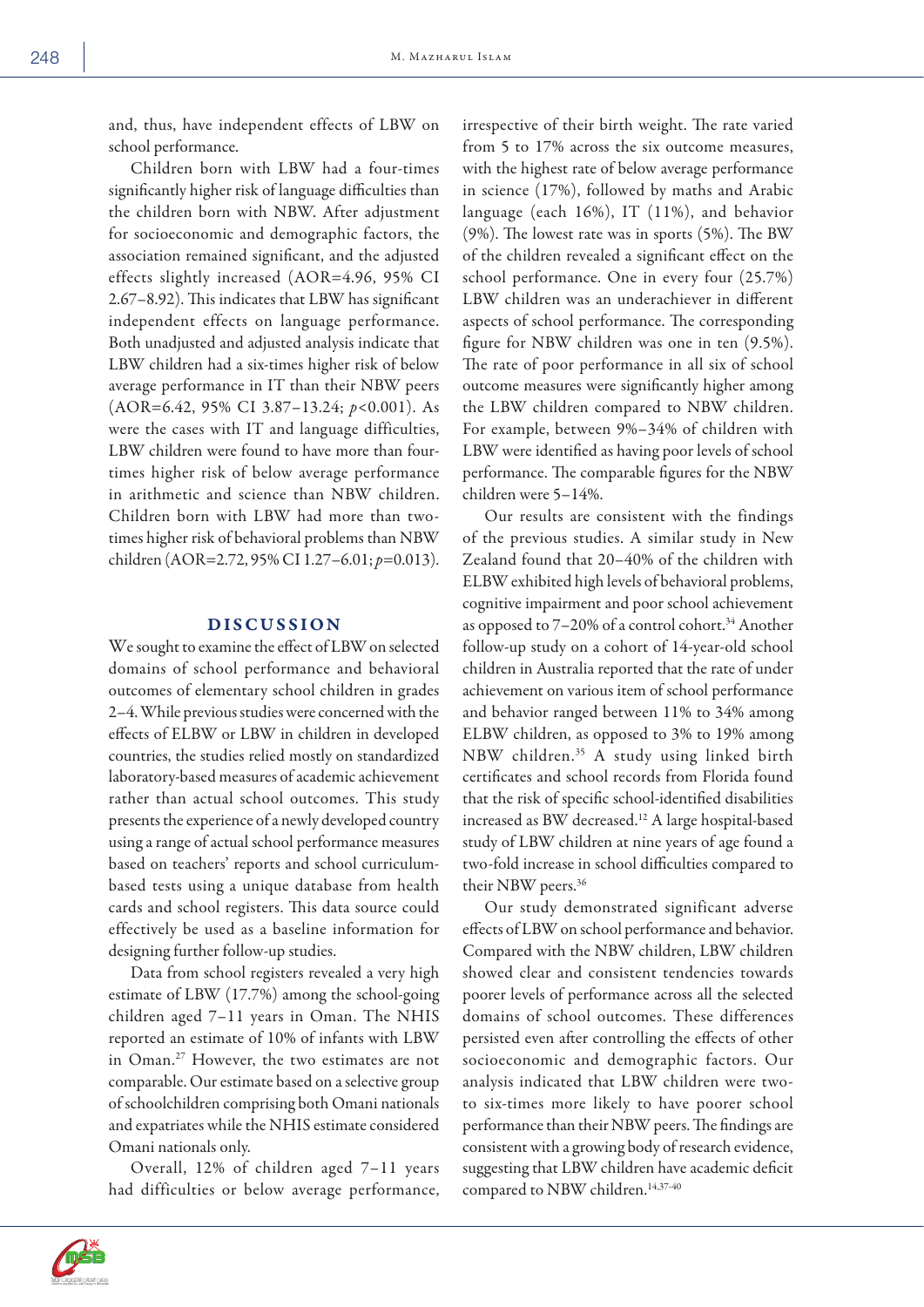Although it was not the primary focus of our study, we observed significant differential effects of parental education, economic status, school type, and age of children in school performance and behavior. Most of these factors remained significant even after controlling the effect of BW and other confounders (data not shown), indicating significant independent effect of these factors on academic performance of children. A recent study on undergraduate students

of SQU demonstrated that parents' education, rather than economic status, had a positive impact on the academic performance of their children.<sup>41</sup> It is likely that children born in families with literate parents enjoy a better academic atmosphere, which would have stimulating effects on their academic performance as educated parents are aware of value of education and can support their children with educational difficulties.

Our unadjusted bivariate analysis revealed significant differential effects of mother's employment status on school performance in Arabic language, math, and science; however, the adjusted analysis using multivariate logistic regression showed no significant association. This might be because the effect of maternal employment is intertwined with economic status, education or school type. It is likely that employed mothers have better economic status and a higher level of education and can afford private school for the education of their children.

Most children with poor school performance were prone to grade repetition or dropout from school. One study in the United States showed that students who were retained for a grade in school were at least 20% more likely to drop out of school than those who were not retained.<sup>42</sup> A previous study on school failure of Omani girls revealed that 23% of the elementary school girls had failed at least once during the previous years and 25% of them had failed in more than one year.<sup>43</sup> Obviously, the rate of failure for LBW children could be higher. However, while gathering data from school registers, we did not find any information about grade repetition or failure. This may be because elementary schools in Oman, in recent times, pass all the students without failure. Given this prevailing situation of autopromotion of the students with a poor academic performance at school level might have negative consequences on quality of education. This might be linked to the increased rate of grade repetition and dropout in SQU, which is close to double figures and

is increasing.<sup>44</sup> The rate of grade repetition or on probation is one in every four students (23%).<sup>41</sup> More in-depth studies are needed to identify the causal link between the high rate of grade repetition and the dropout rate in the SQU and the all-pass system in elementary schools in Oman. Grade repetition or failure at any level has immediate economic and social consequences to the country and families. The cost of grade repetition or dropout in Oman has special significance because education in Oman, particularly in public institutions, is free of cost from kindergarten to a higher level.<sup>45</sup> A study in the USA demonstrated that the average cost of repeating a grade is over \$4000 per child per year.<sup>46</sup> However, the lifetime costs of poor school achievement are many times higher. Poor school performance leads to poor adult outcomes in every aspect of life, such as lower lifetime earnings, and requires more social services.<sup>14</sup> All these findings indicate that by reducing or preventing adverse pregnancy outcomes like LBW can bring large savings in cost of health, education, and social services. Thus, parents and educational institutions should be aware of the educational needs of LBW children and their other health problems.

This study is not free from methodological limitations. First, the study is based on a relatively small sample drawn from only two areas, which could limit the generalization of the results. Second, in the absence of any standard scale of measurement of some of the characteristics of the outcome measures assessed by teachers subjectively, for example, the behavioral problems of the children. Nevertheless, the study is likely to enrich the literature, providing baseline information for further study and may have important policy implications for Oman.

## **CONCLUSION**

Since the poor school outcomes of LBW children have economic and social consequences that go beyond the immediate health care and special education costs and may have lifetime effects,<sup>14,47</sup> an attempt should be made to reduce or prevent poor pregnancy outcomes. In turn, this would reduce the cost of health, education, and social services. Intensive monitoring during the course of pregnancy by providing adequate prenatal medical care might be one means of prevention of adverse pregnancy outcomes like LBW. Also, early intervention programs or special care for LBW children in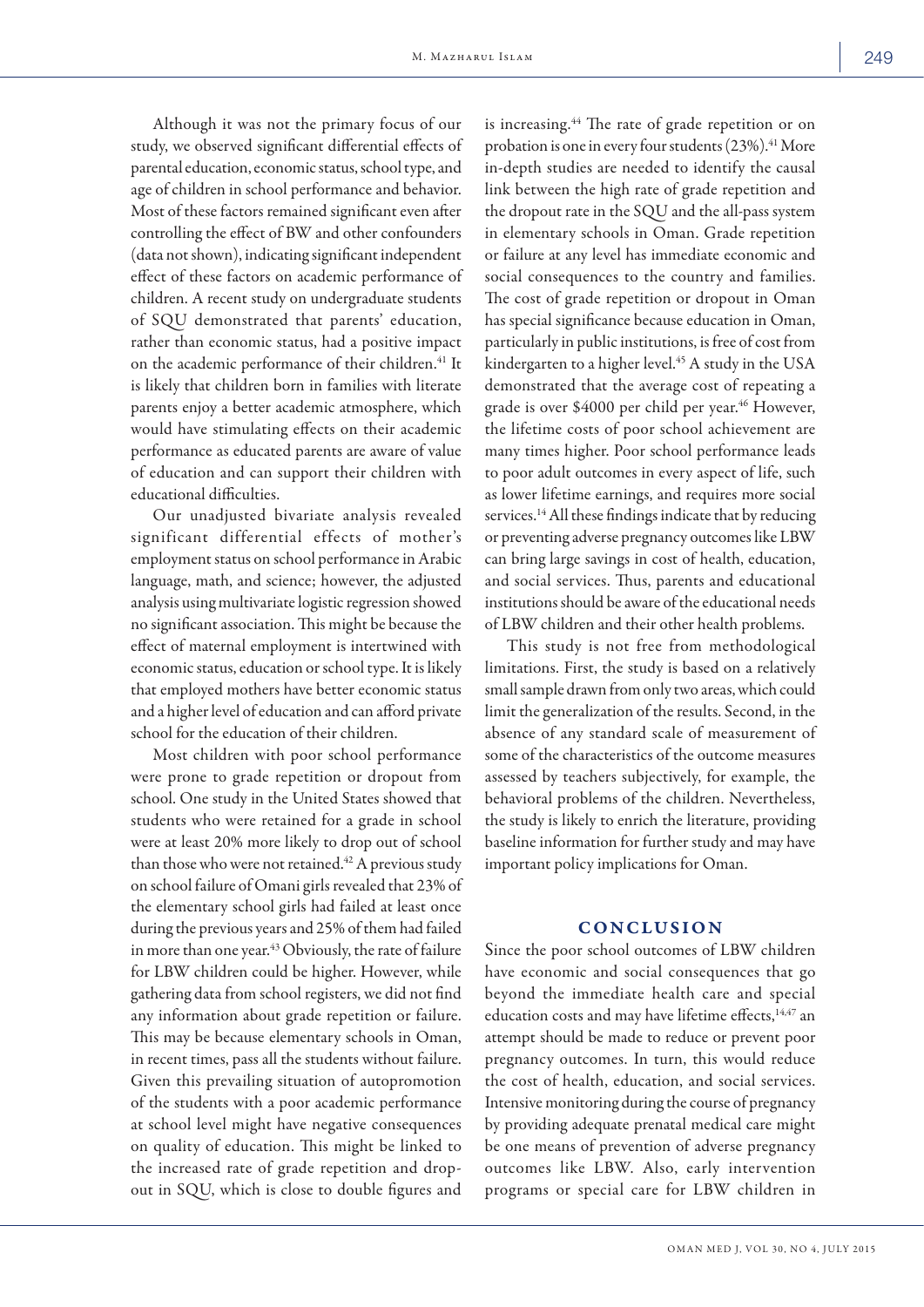school could be an effective means of improving the educational outcome and behavior of these children. It is also important to increase awareness among parents, teachers, and the community about the higher risk of low school performance of LBW children.

### *Disclosure*

This study is an outcome of a final year project of a student of the Department of Mathematics and Statistics of Sultan Qaboos University. The school in A'Dhahirah was selected because the designated undergraduate project student who was involved with data collection had easy access to data collection as an ex-student of the school. No funding was received for this study.

### *Acknowledgements*

The authors would like to thank Ms Sara Khasib Al-Majrafi for her help in gathering and organizing data for the study and the Sultan Qaboos University, particularly the College of Science Administration and Department of Mathematics and Statistics, for facilitating the study. A special thanks goes to the principals, teachers, and administrative staff of the participating schools for the help and cooperation they provided during the data collection that made this work possible.

### references

- 1. McCormick MC. The contribution of low birth weight to infant mortality and childhood morbidity. N Engl J Med 1985 Jan;312(2):82-90.
- 2. McCormick MC, Brooks-Gunn J, Workman-Daniels K, Turner J, Peckham GJ. The health and developmental status of very low-birth-weight children at school age. JAMA 1992 Apr;267(16):2204-2208.
- 3. Paneth NS. The problem of low birth weight. Future Child 1995;5(1):19-34.
- 4. Pallotto EK, Kilbride HW. Perinatal outcome and later implications of intrauterine growth restriction. Clin Obstet Gynecol 2006 Jun;49(2):257-269.
- Strauss RS. Adult functional outcome of those born small for gestational age: twenty-six-year follow-up of the 1970 British Birth Cohort. JAMA 2000 Feb;283(5):625-632.
- 6. Boardman JD, Powers DA, Padilla YC, Hummer RA. Low birth weight, social factors, and developmental outcomes among children in the United States. Demography 2002 May;39(2):353-368.
- 7. Case A, Fertig A, Paxson C. The lasting impact of childhood health and circumstance. J Health Econ 2005 Mar; 24(2): 365-389.
- 8. Hack M, Taylor HG, Klein N, Eiben R, Schatschneider C, Mercuri-Minich N. School-age outcomes in children with birth weights under 750 g. N Engl J Med 1994 Sep;331(12):753-759.
- Reichman NE. Low birth weight and school readiness. Future Child 2005;15(1):91-116.
- 10. Roth J, Figlio DN, Chen Y, Ariet M, Carter RL, Resnick MB, et al. Maternal and infant factors associated with excess kindergarten costs. Pediatrics 2004 Sep;114(3):720-728.
- 11. Pinto-Martin JA, Whitaker A, Feldman J, Cnaan A, Zhao H. Rosen-Bloch, McCulloch, D, & Paneth N. Special education services and school performance in a regional cohort of low birth weight infants at age nine. Paediatr Perinat Epidemiol 2004;18:120-129.
- 12. Avchen RN, Scott KG, Mason CA. Birth weight and schoolage disabilities: a population-based study. Am J Epidemiol 2001 Nov; 154(10): 895-901.
- 13. Andrews H, Goldberg D, Wellen N, Pittman B, Struening E. Prediction of special education placement from birth certificate data. Am J Prev Med 1995 May-Jun;11(3) (Suppl):55-61.
- 14. Corman H, Chaikind S. The Effect of Low Birthweight on the School Performance and Behavior of School-Aged Children. Econ Educ Rev 1988;9(3):307-316.
- 15. Wocadlo C, Rieger I. Social skills and nonverbal decoding of emotions in very preterm children at early school age. Eur J Dev Psychol 2006;3:48-70.
- 16. Pritchard VE, Clark CA, Liberty K, Champion PR, Wilson K, Woodward LJ. Early school-based learning difficulties in children born very preterm. Early Hum Dev 2009 Apr;85(4):215-224.
- 17. Johnson EO, Breslau N. Increased risk of learning disabilities in low birth weight boys at age 11 years. Biol Psychiatry 2000 Mar;47(6):490-500.
- 18. Litt J, Taylor HG, Klein N, Hack M. Learning disabilities in children with very low birthweight: prevalence, neuropsychological correlates, and educational interventions. J Learn Disabil 2005 Mar-Apr;38(2):130-141.
- 19. Saigal S, Hoult LA, Streiner DL, Stoskopf BL, Rosenbaum PL. School difficulties at adolescence in a regional cohort of children who were extremely low birth weight. Pediatrics 2000 Feb;105(2):325-331.
- 20. Bhutta AT, Cleves MA, Casey PH, Cradock MM, Anand KJ. Cognitive and behavioral outcomes of school-aged children who were born preterm: a meta-analysis. JAMA 2002 Aug;288(6):728-737.
- 21. Hille ET, den Ouden AL, Bauer L, van den Oudenrijn C, Brand R, Verloove-Vanhorick SP; Collaborative Project on Preterm and Small for Gestational Age (POPS) Infants in The Netherlands. School performance at nine years of age in very premature and very low birth weight infants: perinatal risk factors and predictors at five years of age. J Pediatr 1994 Sep;125(3):426-434.
- 22. Ornstein M, Ohlsson A, Edmonds J, Asztalos E. Neonatal follow-up of very low birthweight/extremely low birthweight infants to school age: a critical overview. Acta Paediatr Scand 1991 Aug-Sep;80(8-9):741-748.
- 23. Institute of Medicine. Preventing Low Birthweight. Washington, DC: National Academy Press, 1985.
- 24. Horbar JD, Lucey JF. Evaluation of neonatal intensive care technologies. Future Child 1995;5(1):139-161.
- 25. World Health Organization (WHO). The World Health Report 2000: Health Systems—Improving Performance. Gerneva: World Health Organization, 2000.
- 26. Al-Lamki L. UN Millennium Development Goals and Oman: Kudos to Oman on its 40th National Day. Sultan Qaboos Univ Med J 2010 Dec;10(3):301-305.
- 27. Ministry of Health (MoH). Annual Health Report 2013. Muscat: Ministry of Health, Sultanate of Oman, 2014.
- 28. Islam MM. Increasing Incidence of Infants with Low Birth Weight in Oman. Sultan Qaboos Univ Med J 2015 May;15(2):e177-e183.
- 29. Al Riyami A, Elaty MA, Morsi M, Al Kharusi H, Al Shukaily W, Jaju S. Oman world health survey: part 1 methodology, sociodemographic profile and epidemiology of non-communicable diseases in oman. Oman Med J 2012 Sep;27(5):425-443.
- 30. Boerma JT, Weinstein KI, Rutstein SO, Sommerfelt AE. Data on birth weight in developing countries: can surveys help? Bull World Health Organ 1996;74(2):209-216.
- 31. Eggleston E, Tsui AO, Fortney J. Assessing survey measures of infant birth weight and birth size in Ecuador. J Biosoc Sci 2000 Jul;32(3):373-382.
- 32. Ministry of National Economy. (2003). Human development report in the Sultanate of Oman 2003. Ministry of National Economy, Oman. Available at http:// www.moneoman.gov.om/book/hdr03/Final\_en/en/ind\_1. pdf. Accessed May 12, 2015.